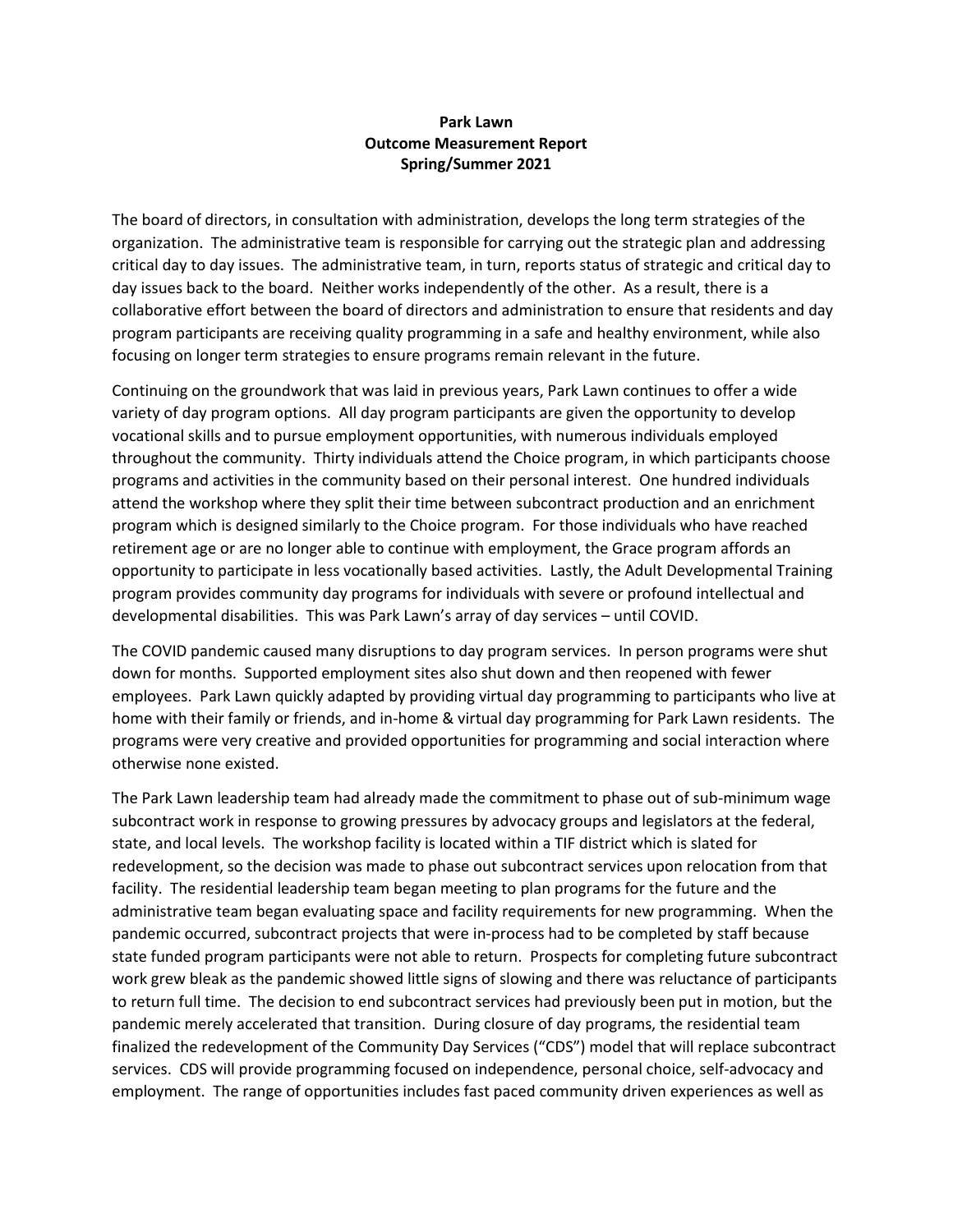more relaxed introductory experiences geared to the interests and choices of the individuals. Community employment will be a focus providing job readiness, soft skills training, volunteerism and job search, placement and short term supports. The goal is to provide a well-rounded program which offers skill building to encourage growth and personal satisfaction.

In residential programs, Park Lawn continues to operate two ICFDDs and eight CILAs. Due to the financial challenges and lack of state support for larger ICFDDs, alternatives were considered for the forty bed ICFDD including downsizing, transition to CILA, sale of the program/facility to a for-profit provider, and closure. None of these options were determined to be appropriately suited for the residents. After a thorough review of all options and funding, Park Lawn secured a rate redetermination funding increase to more adequately match revenues with the cost of operating the facility. On the CILA side, there has been a focus on securing grant funds to update homes and modify them to better accommodate resident needs. Several grants have been secured including a nearly \$100,000 community development block grant.

Within the past year, Park Lawn submitted requests to the Illinois Department of Human Services to reduce the CILA site capacity down to four residents at three CILA locations. The site capacity reduction aligns with goals of the State to right size residential options for individuals with intellectual and developmental disabilities and also improves the comfort for residents within the home. From the onset of the pandemic, the primary goal of all staff of the organization has been to ensure the health and safety of residents and staff. A large group of staff were focused on sourcing funds and procuring PPE, while many others were dedicated to establishing protocols that were aligned with CDS and the Illinois Department of Public Health guidelines. Park Lawn has always taken the most aggressive stance toward COVID protocols, even in times when federal and state guidance was lacking. These efforts ensured that residents and staff were as safe as reasonably possible given the extent of the pandemic.

A quality team of staff is essential for quality programming. Park Lawn has continued to be a member of the They Deserve More initiative which is focused on living wages for direct care personnel. The initiative is now supported by the Arc of Illinois, provider associations, and many leading providers throughout the State of Illinois. The efforts of this initiative have led to numerous program rate increases in recent years that have been passed on to employees in the form of wage increases. Wages of direct care staff have increased by nearly 50% since 2015. Unfortunately, direct care wage increases have come at the same time as state and local minimum wage increases so there has not been an incremental increase over prevailing minimum wages. Park Lawn will continue to participate in all budgetary and legislative actions aimed at improving wages for these important positions.

Through a collaborative grant funded by the Coleman Foundation, Park Lawn has committed to PHI training for managers. The PHI Coaching Approach focuses on helping organizational leaders and supervisors to develop core interpersonal communication and leadership skills with objectives that include active listening, self-management, self-reflection, clear, non-judgmental communication, collaborative problem solving, and participative leadership. PHI coaching aims to change the culture of the organization with the result contributing to stability in the workforce and improved quality of life through greater continuity and security in supports provided to individuals.

The PHI collaborative grant is one example of how collaborations and provider association memberships are an essential aspect of ensuring that Park Lawn is providing the highest quality programming. Park Lawn is an active member of the Institute on Public Policy for People with Disabilities, Intersect for